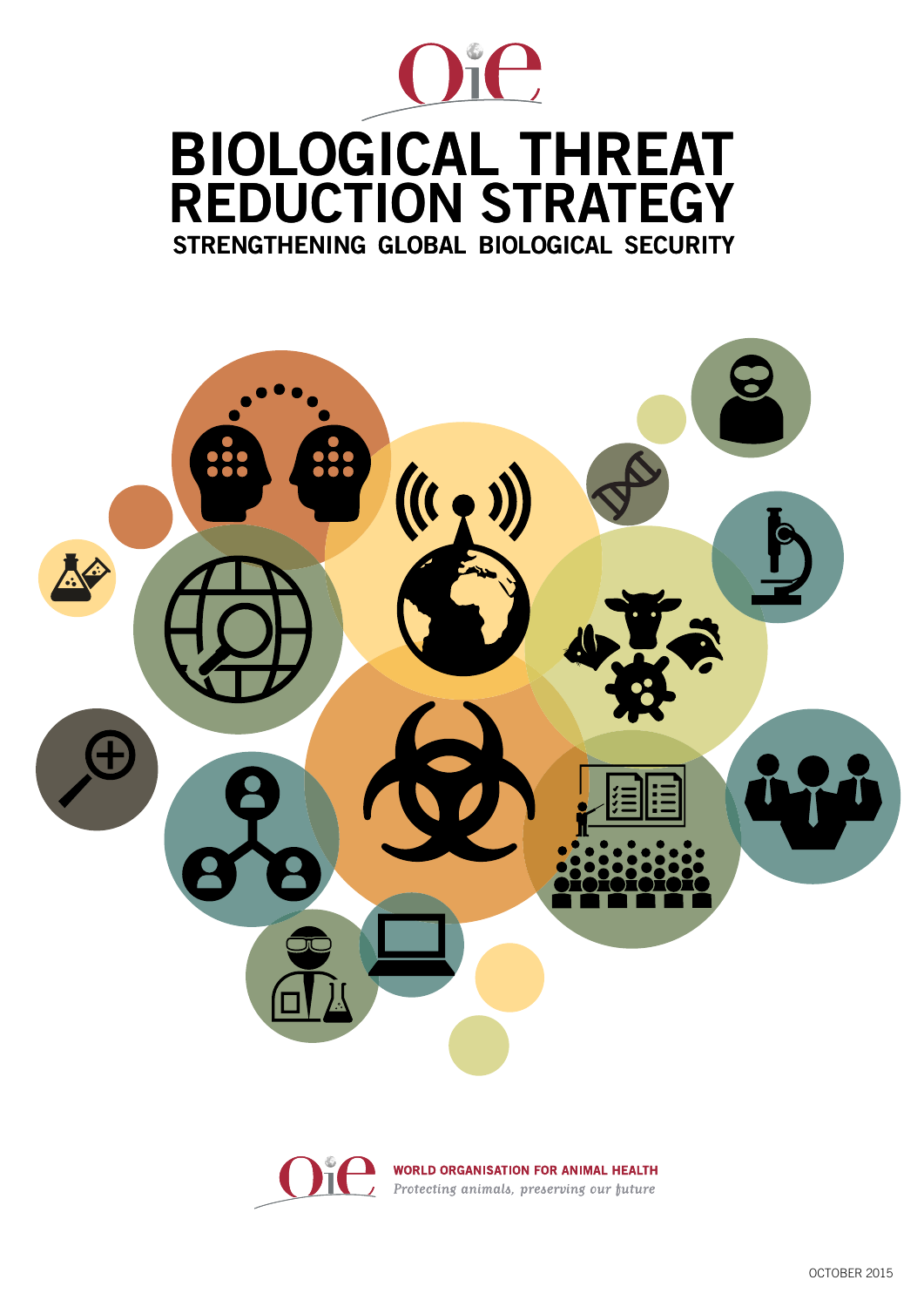# BACKGROUND



**of emerging infectious diseases of humans (including Ebola, HIV, and influenza) have an animal origin** 





#### HUMAN AND ANIMAL HEALTH IS CLOSELY LINKED

Disease emergence is complex. Infectious disease agents and toxins found in animal populations and animal products are a considerable and on-going threat to animal health, economies, biodiversity, food security (both crops and livestock), food safety, and public health.

With more animals and animal products travelling greater distances in shorter periods of time and food production becoming concentrated to fewer countries and production enterprises, the world is becoming increasingly vulnerable to potential adverse consequences of animal diseases.

Endemic animal diseases are a daily burden for health and agriculture in some of the world's poorest countries, hampering economic and social development and limiting food availability. The same diseases when introduced to developed countries, which have largely eliminated them, spread rapidly with severe consequences for livestock production, for business, and for the availability and price of food on domestic and international markets.

Emerging infectious diseases, including those which are evolving to evade currently available control options (vaccines and antimicrobials), appear to be posing an increasing risk to health. The mechanisms for disease emergence are complex and often poorly understood, but it is likely that the trend for new diseases to emerge will only continue as global movements of people and animals increases and as human behaviours change the environment around us.

#### A RISK OF PATHOGENS ACCIDENTAL OR DELIBERATE RELEASE

All potential pathways must be considered. In addition to the threats posed by naturally occurring disease outbreaks, there is a real risk that a disease may be introduced into susceptible human or animal populations following a deliberate or accidental release of an infectious agent or toxin. These 'unnatural' biological threats<sup>1</sup> carry special risks because pathogens may be engineered or released in such a way as to make them more harmful. Although the probability of a deliberate or accidental release may be relatively low, the impact may be catastrophic from a national to a global level.

Animal pathogens may be used as bioweapons, in biocrimes or in bioterror because they have a high impact, are cheap, easy to acquire and propagate, and can be readily smuggled through border checks undetected. The biotechnology revolution means that options for engineering animal pathogens are increasing all the time (and becoming more widely available), whilst the cost of doing so is decreasing. Most pathogens that have been used to develop bioweapons have been animal pathogens; all of these are diseases officially listed by the World Organisation for Animal Health (OIE) (www.oie.int/listed-diseases).



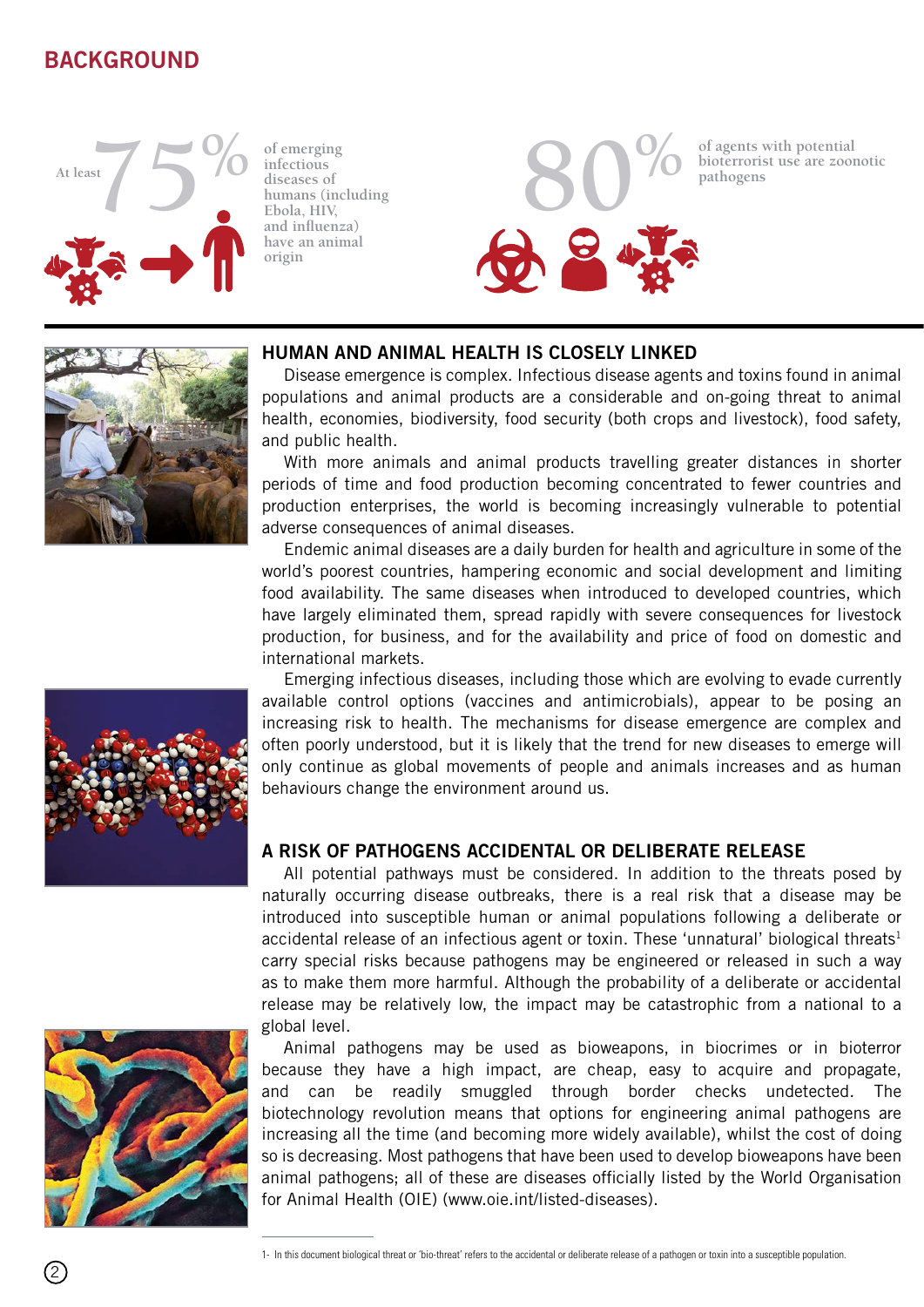

**60% of existing human infectious diseases are zoonotic**



**There is also increasing evidence to demonstrate that infectious diseases are also being spread from humans to animals (reverse zoonosis)**



Animals play an important role as biosensors for accidental or deliberate releases of infectious agents and toxins, and for emerging diseases. The same disease surveillance and intelligence systems that are in place to detect day-to-day occurrences of natural outbreaks in animals, within countries and at national borders, will also detect deliberate and accidental releases.

#### STRONG AND COORDINATED HEALTH SYSTEMS ARE NEEDED

The response to disease is the same whether it is directed against natural infection, or deliberate or accidental release. In the case of zoonotic diseases, coordination of the animal health and public health response is essential, and control is often best focused on eliminating or controlling the pathogen at the animal source. Expert investigations carried out by health authorities are needed to establish the cause of a disease outbreak and Veterinary Laboratories are often the first to discover the source. When there is suspicion of malicious release, collaboration with law enforcement agencies becomes an important part of the response.

Recent events (including Ebola outbreaks in West Africa) have shown that in the absence of strong well governed health systems infectious disease can rapidly spread and get out of control with devastating consequences and heightened risk for the whole world. It is much smarter and more economically viable to provide sustainable funding for animal and public health services than to deal with a large outbreak which has gotten out of hand because a national detection and response is insufficient.

Unfortunately, pockets of civil instability will continue to emerge in different parts of the world. This may exacerbate the risk of infectious disease threats because civil instability often leads to health systems falling apart, or disgruntled groups may be tempted to add bioweapons to their armory. Infectious disease may also lead to instability because it may damage micro and macro economies or it may lead to reduction in food supply, both of which can motivate people to take unprecedented and unpredictable actions.



# **The most effective and sustainable way to protect against threats from deliberate and accidental releases of animal pathogens is:**

– to strengthen existing systems for surveillance, early on-farm detection and rapid response,

– and for biosafety and biosecurity, to foster scientific networks that work towards altruistic goals.

This approach has multiple collateral benefits for animal health, agriculture, public health, poverty alleviation, food security, animal welfare, and economies.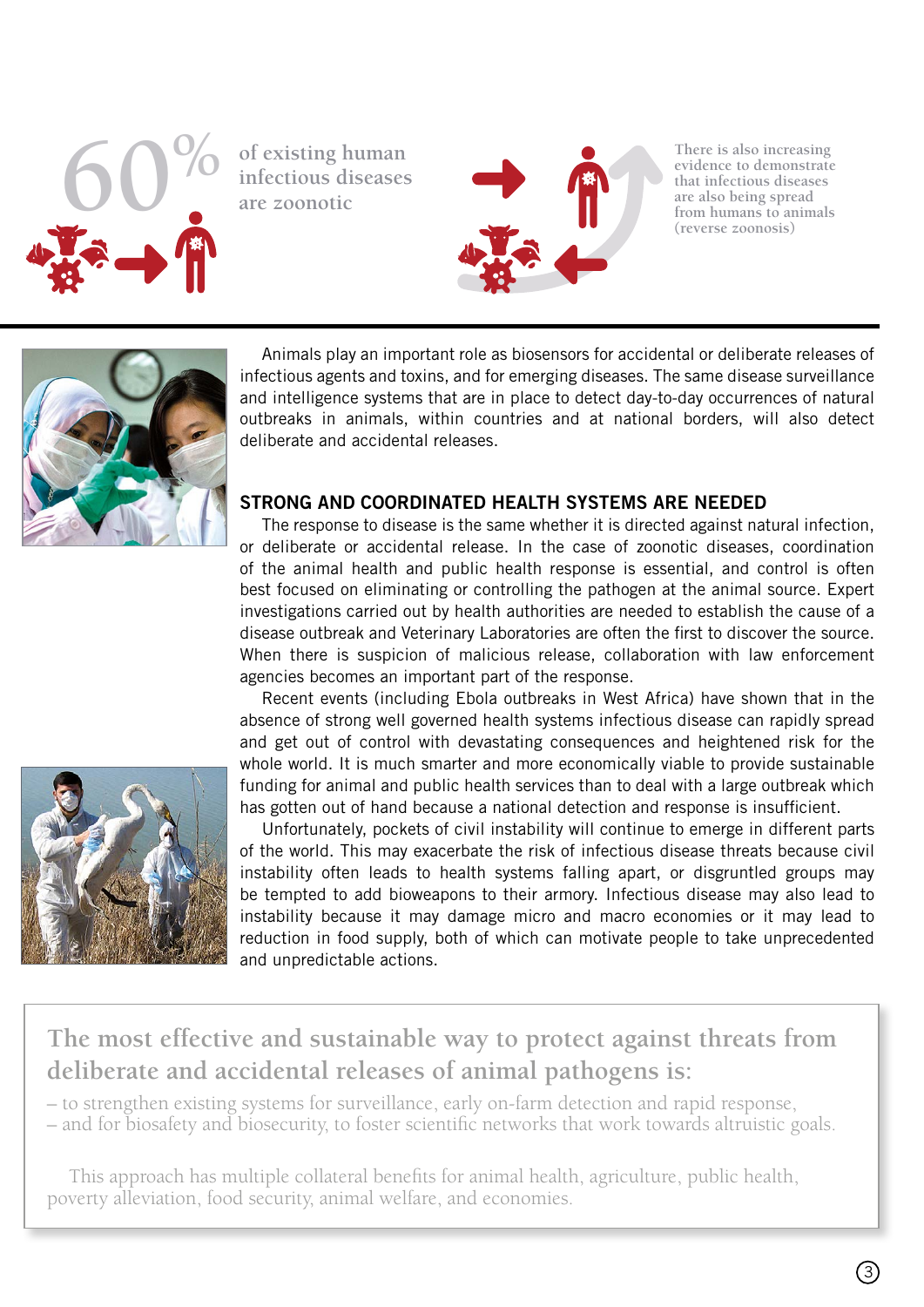## OIE'S VISION

A world that is safe and secure from the accidental or deliberate release of animal pathogens, including zoonoses

OIE'S **STRATEGY** FOR BIO-THREAT REDUCTION ADDRESSES 5 KEY AREAS



#### MAINTAINING SCIENTIFIC EXPERTISE AND SETTING STANDARDS, AND GUIDELINES

**To maintain a global network of leading experts and to set relevant science-based standards and guidelines, to support bio-threat reduction policies including early detection of, and response to biological disasters.**



#### GOOD GOVERNANCE, CAPACITY-BUILDING AND IMPLEMENTATION OF THE ONE HEALTH CONCEPT

**To ensure that OIE Member Countries have the capacity, expertise, resources and governance to comply with and implement intergovernmental standards and guidelines that will reduce the risk of malicious use of animal pathogens or their accidental release.**

### OIE'S SIXTH STRATEGIC PLAN (2016-2020)

This strategy is consistent with and supported by the OIE's Sixth Strategic Plan (2016-2020) (adopted in May 2015 by the General Assembly of OIE Delegates) and cuts across all its objectives, such as international communication of global animal disease and zoonosis situation; development and implementation of science-based standards and guidelines on prevention, control and eradication of animal diseases, including zoonoses, and safety of international trade of animals and animal products as well as laboratory excellence; ensuring the scientific excellence of information and advice; capacity-building for national Veterinary Services, including their surveillance and response capacities; and strengthening the organisation's influence on policy design, applied research and governance of disease prevention and control.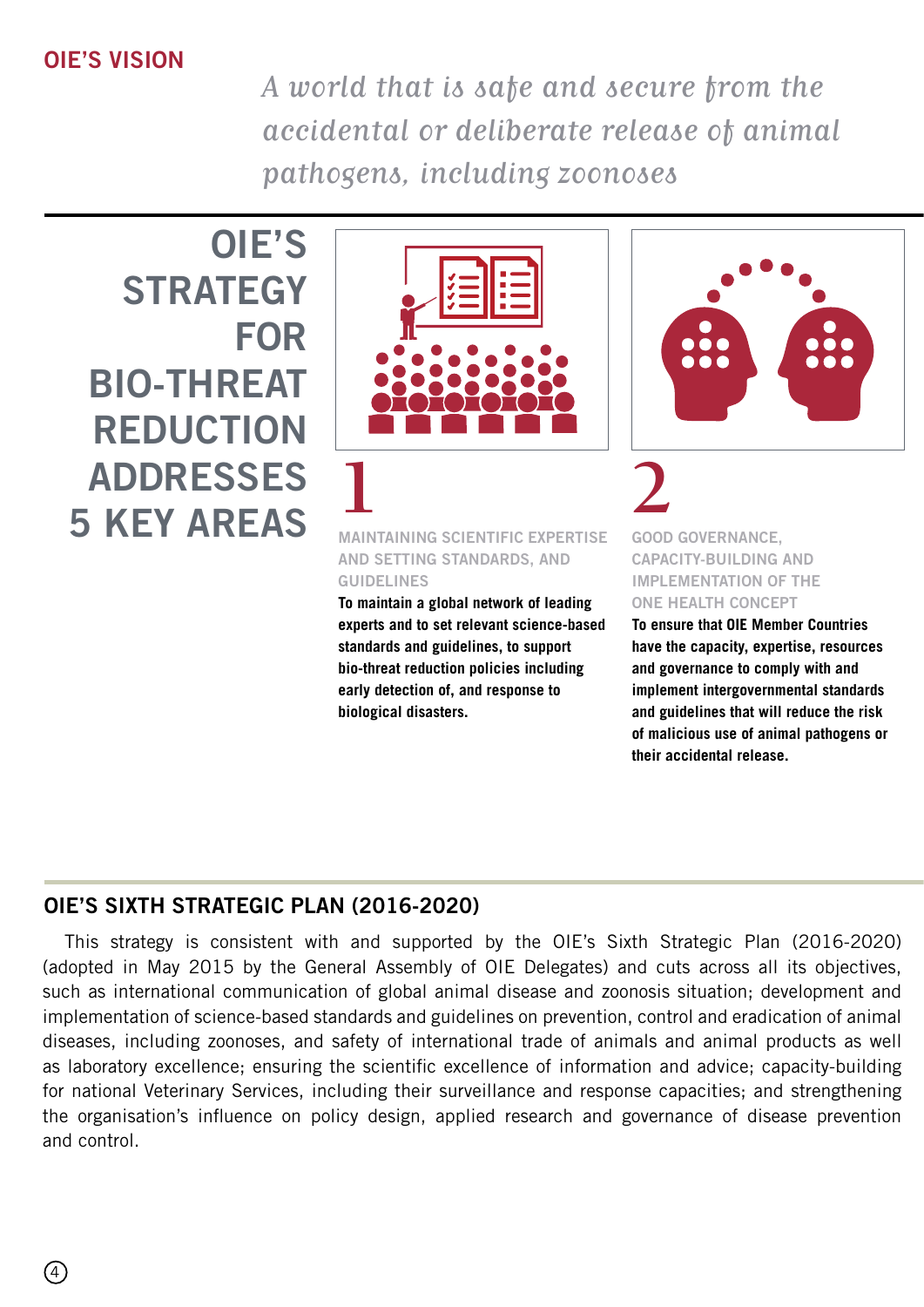**In meeting its mandate to improve animal health, veterinary public health, and animal welfare worldwide, the OIE takes the threat posed by accidental and deliberate release of animal pathogens very seriously. The OIE's strategy for bio-threat reduction, which is summarised in this paper, focuses on strengthening, enhancing, and developing cross-links between existing health systems.**



**3** GLOBAL DISEASE INTELLIGENCE AND UPDATES ON THE LATEST METHODS FOR DISEASE PREVENTION AND CONTROL

**Maintain global disease transparency and accurate up-to-date information, verification or validation of rumours from diverse sources and confirmed outbreaks of animal diseases, emerging diseases, and significant epidemiological events, including zoonoses. Disseminate officially confirmed disease information and the latest methods used for controlling outbreaks to the international community.**



**4** INTERNATIONAL COOPERATION AND SOLIDARITY BETWEEN COUNTRIES

**To engage with international partners (such as WHO and FAO) and stakeholders, particularly key national policy makers (OIE Delegates, OIE National Focal Points, and OIE Reference Centre Experts), and provide technical expertise and build capacity when needed - through the organisation of, or active participation in meetings, discussions, country missions, collaboration and planning activities - to ensure that international efforts to reduce threats from accidental or malicious release of pathogens are well coordinated and well implemented everywhere.**



# **5**

ADVOCACY, AND COMMUNICATION **To ensure that bio-threat reduction** 

**policies remain on the political and technical agenda, that they are sustainable and integrated into the existing animal health policy framework, and that they are communicated to relevant stakeholders.**

# TRANSPARENCY OF THE GLOBAL DISEASE SITUATION

Enhancement of tools capable of mapping the global, regional and national animal disease situation, including zoonoses, is needed to maintain transparency of the global disease situation. OIE Member Countries are legally bound to report occurrences of OIE listed diseases and emerging diseases in animals to OIE Headquarters. Timely sharing of this disease information enables rapid and effective international response, preventing further spread. All OIE Member Countries (180 countries as of May 2015) report disease events directly online through the World Animal Health Information System (WAHIS), once validated the information is rapidly disseminated through the OIE WAHID (World Animal Health Information Database) interface. WAHIS and WAHID are key to strengthening surveillance and monitoring of animal diseases, zoonoses, and emerging diseases at the international level. They must continuously develop and evolve to meet demands and technological advances.

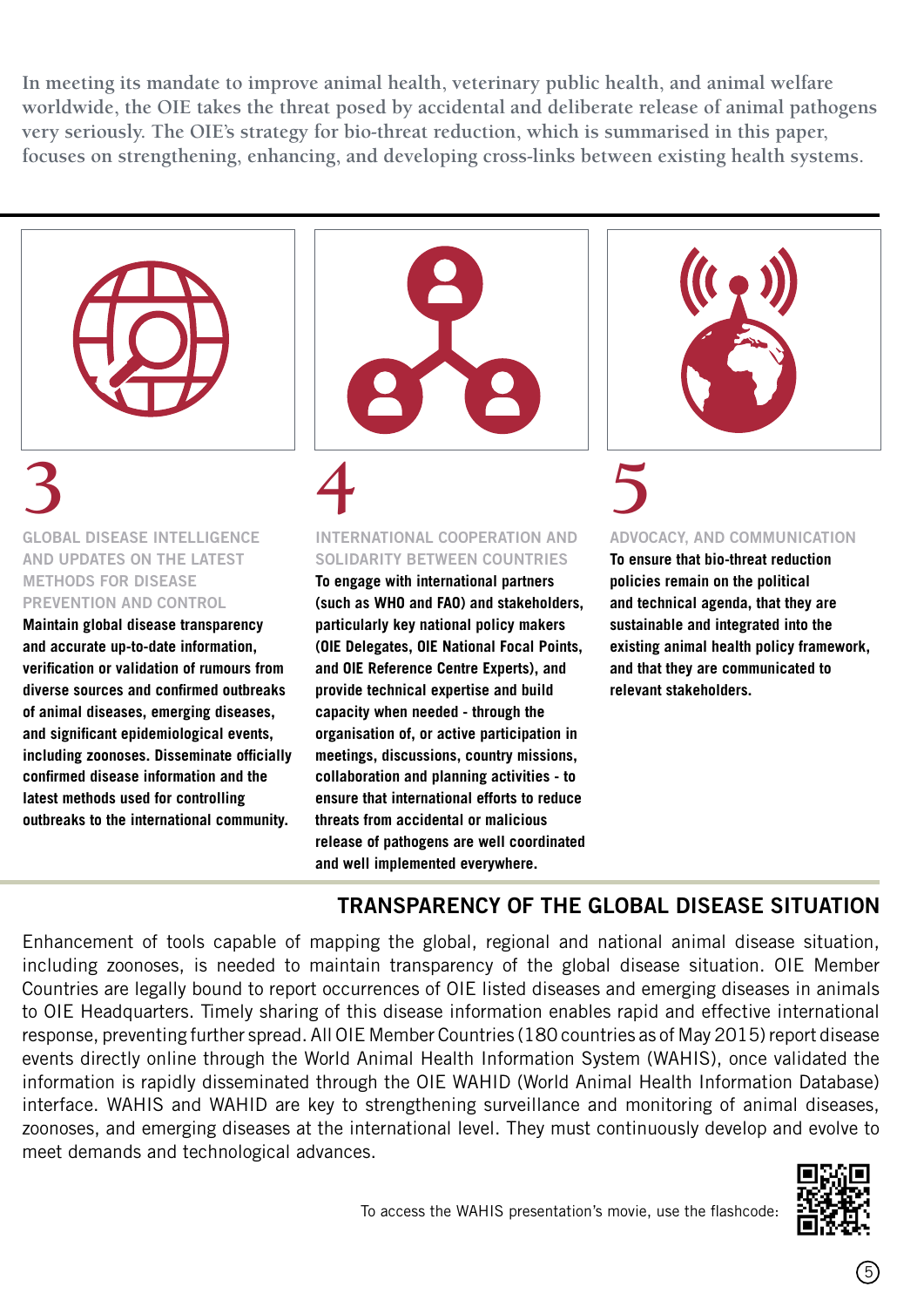# OIE'S STRATEGY FOR BIO-THREAT REDUCTION ADDRESSES 5 KEY AREAS





MAINTAINING SCIENTIFIC EXPERTISE AND SETTING STANDARDS, AND GUIDELINES

- a) Develop and maintain global networks OIE *ad hoc* working groups, National Focal Points and Reference Centres - of technical expertise encompassing in particular biosafety and biosecurity, bioethics, and biotechnology. Information from these networks also provides early warning of potential dual use technologies. b) Maintain up-to-date intergovernmental standards and guidelines on disease surveillance and notification (to achieve early detection and rapid response), and disease prevention and control methods by OIE Member Countries as well as on animal production, food safety, quality of veterinary services and veterinary education establishments.
- c) Cooperate with public health partners (WHO) to develop congruent risk-based guidance on laboratory biosafety and biosecurity and sample shipment, also accounting for risks posed to animal health and the environment.
- d) Maintain up-to-date intergovernmental standards and guidelines on biosafety and biosecurity in veterinary laboratories and animal facilities, and on sample shipment. Strengthen compliance through capacity building e.g. using twinning projects.
- e) Ensure standards and guidelines are accessible to all OIE Member Countries, and that they do not adversely affect the ability to transport diagnostic samples to laboratories quickly and to detect pathogens rapidly.



GOOD GOVERNANCE, CAPACITY-BUILDING AND IMPLEMENTATION OF THE ONE HEALTH **CONCEPT** 

- a) Encourage global coordination of capacity building efforts to focus on strengthening health systems and disease control methods based on OIE Intergovernmental Standards and WHO International Health Regulations.
- b) Build capacity for surveillance and control of animal diseases that are potential bio-threats.
- c) Maintain the OIE Laboratory Twinning Programme to improve compliance with OIE Intergovernmental Standards, including for biosecurity and biosafety, to create a culture of responsible science and good laboratory practice, and to develop scientific expertise in developing countries.
- d) Extend the global network of OIE Reference Centres through Twinning to create a more even global distribution of scientific excellence, whilst building international scientific networks, ensuring quality control, and strengthening disease surveillance networks.
- e) Support the implementation of the OIE PVS Pathway and WHO-IHR. Continue joint One Health PVS-IHR National Bridging Workshops and further develop the OIE PVS Gap Analysis tool and the PVS Veterinary Laboratory Pathway to identify gaps in Veterinary Services that may compromise their ability to prevent or respond

to bio-threats. Advocate for national and international investments to close these gaps.

- f) Provide training through national and regional workshops, conferences, and twinnings to increase awareness of the importance of animal diseases as bio-threats, to improve effective implementation of biothreat reduction activities, and to build and maintain sustainable scientific networks.
- g) Further develop twinning between veterinary education establishments in order to promote relevant concepts on bio-threat awareness and reduction within the teaching curriculum and in the framework of the OIE *Day One Competencies of the Veterinary Graduate* and to create a culture of responsible and ethical science to students.
- h) Work with key stakeholders to ensure the rapid and safe transport of diagnostic material to Reference Centres and other diagnostic facilities to support early diagnosis and characterisation of infectious agents.
- i) Further develop twinnings between Veterinary Statutory Bodies in order to promote quality of selection of practitioners and professional ethic.
- j) Translate relevant supporting information into different languages including Chinese, Russian and Arabic.



GLOBAL DISEASE INTELLIGENCE AND UPDATES ON THE LATEST METHODS FOR DISEASE PREVENTION AND CONTROL

- a) Maintain transparency of the global animal disease situation by ensuring that OIE Member Countries comply with their legal obligation to report OIE listed diseases as well as new and emerging diseases to OIE as stated in chapters 1.1.1. and 1.1.2. of the *Terrestrial* and *Aquatic Codes*.
- b) Improve global and regional electronic monitoring systems to collate, analyses, and map global, regional, and national animal disease data. Maintain and develop WAHID and WAHIS and their interface and interoperability with other relevant partners.
- c) Continue to enhance the sensitivity of international disease reporting by tracking rumours about important animal disease events including zoonoses and by sharing this information with other international technical agencies through

the WHO/OIE/FAO Global Early Warning System (GLEWS).

- d) Maintain a global network of OIE Reference Centres so that all OIE Member Countries have access to high quality expertise needed for rapid and accurate pathogen confirmation and characterisation. Note: as of May 2015 more than 300 OIE Reference Centres already exist worldwide.
- e) Support disease-specific networks such as OFFLU (OIE-FAO global network of expertise on animal influenzas), the Foot and Mouth Disease network etc, which provide a valuable source of informal and comprehensive technical information to provide early warning of emerging or re-emerging threats.
- f) Develop synergy with FAO and WHO on the collection and analysis of disease data.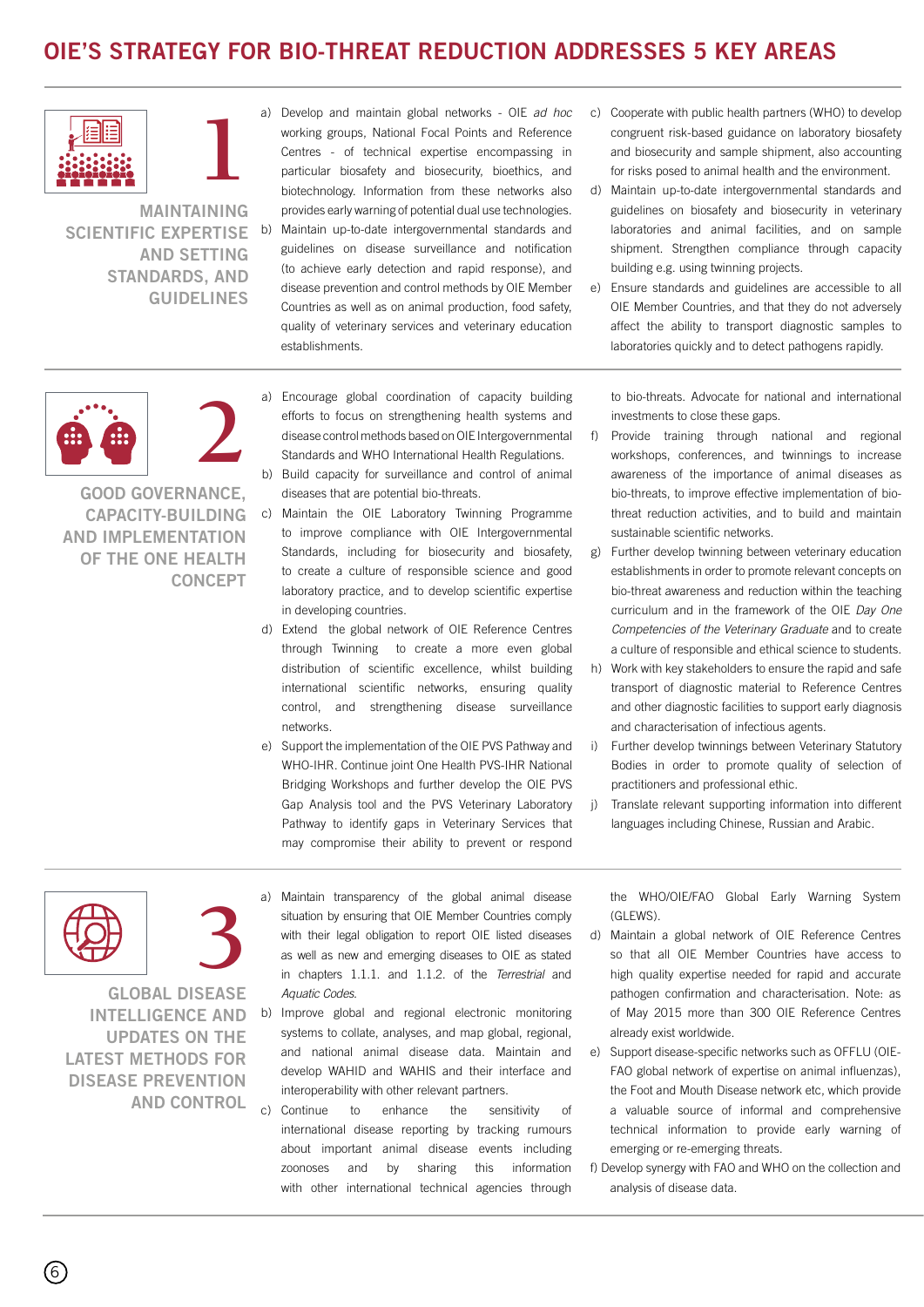



INTERNATIONAL COOPERATION AND SOLIDARITY BETWEEN **COUNTRIES**  Communicate on OIE bio-threat reduction strategies, activities, and disease control methods to OIE Member Countries, OIE National Focal Points, and OIE Regional Offices, through capacity-building seminars and dissemination of scientific and technical information, instructions, communication material, meeting reports, presentations and regional and international meetings.

- b) Advocate for the non-proliferation of biological weapons including support for the Biologic and Toxin Weapons Convention (BWC), United Nations Office of Disarmament Affairs (UNODA) and United Nations Security Council Resolution 1540.
- c) Develop a joint WHO-OIE biological threat reduction strategy to address zoonotic threats.
- d) Engage and work closely with international bio-threat reduction initiatives such as the Global Partnership (GP) and Global Health Security Agenda (GHSA).
- e) Maintain a close working relationship with focal points in other relevant international partner organisations and networks, including key stakeholders such as WHO, FAO, BWC, International Atomic Energy Agency (IAEA), UNODA, UN Security Council Resolution 1540 Committee, International Criminal Police Organisation (INTERPOL), World Customs Organisation (WCO), GP, Counter-Terrorism Implementation Task Force (CTITF), Organisation for the Prohibition of Chemical Weapons (OPCW), Group of 7 (G7) and Group of 20 (G20).
- f) Formalise cooperation with key partners in biothreat reduction through Memoranda of Understanding and other cooperative and operational agreements.
- g) Maintain and provide expertise to international agencies involved in investigating suspicion of malicious release of animal pathogens e.g. the UN Secretary General's Mechanism.
- h) Maintain OIE support to the FAO-OIE Crisis Management Centre – Animal Health (CMC-AH) as a joint tool to deploy rapid response technical missions to countries in the face of animal health crises.
- i) Provide support to veterinary laboratories e.g. using twinning arrangements and OIE PVS tool for laboratories.
- j) Take forward, together with FAO, post rinderpest eradication activities which aim to ensure complete destruction and appropriate sequestration of all remaining stocks of rinderpest virus containing material.
- k) Hold disease simulation exercises at the international level to engage key players in the security and health sector and to identify gaps and improve cooperation.
- l) Encourage public private partnerships to create compliance between private sector and public sector standards.
- m) Support developing countries through capacity building and relevant specific programmes.



**5** ADVOCACY, AND **COMMUNICATION** 

a) Highlight that OIE listed diseases and emerging diseases in domestic and wild animals are important global bio-threats, and that universally strong and well governed Veterinary Services, in cooperation with public health and security partners, are needed to reduce these threats.

- b) Ensure that biological threat reduction policies are aligned and complementary to the overarching policies aimed at improving animal, ecosystem, and human health.
- c) Ensure that bio-threat reduction is addressed through the annual work programme of the OIE Director General and the OIE Specialist Commissions, at regional and global-level meetings and in strategic planning.
- d) Advocate that investments in mechanisms to prevent, detect, and control natural outbreaks of animal diseases, emerging diseases, and zoonoses are effective in reducing bio-threats, that they provide multiple collateral benefits, and that such investments provide more sustainable benefits than by investing specifically in bio-threat reduction alone.
- e) Ensure that OIE Standards and recommendations are recognised as the leading global standards and

guidance for the animal health sector (zoonoses included) to reduce international threats from animal pathogens, including from natural, accidental, and deliberate release.

- f) Ensure that the international community recognises that compliance with OIE Intergovernmental Standards on quality of Veterinary Services and WHO's International Health Regulations are the basis for global health security.
- g) Ensure that subjects related to bio-threat reduction are integrated into Veterinary Services evaluation frameworks, education programmes, capacity-building for policy makers, and communication strategies.
- h) Advocate that fostering of altruistic scientific networks at the national, regional, and global level is a means of sustaining expertise, and preventing scientists from contributing to bioweapons development by encouraging a culture of responsible and transparent science.
- i) Reduce biological risks linked to veterinary laboratories and animal facilities with efficient biosecurity and biosafety practices.